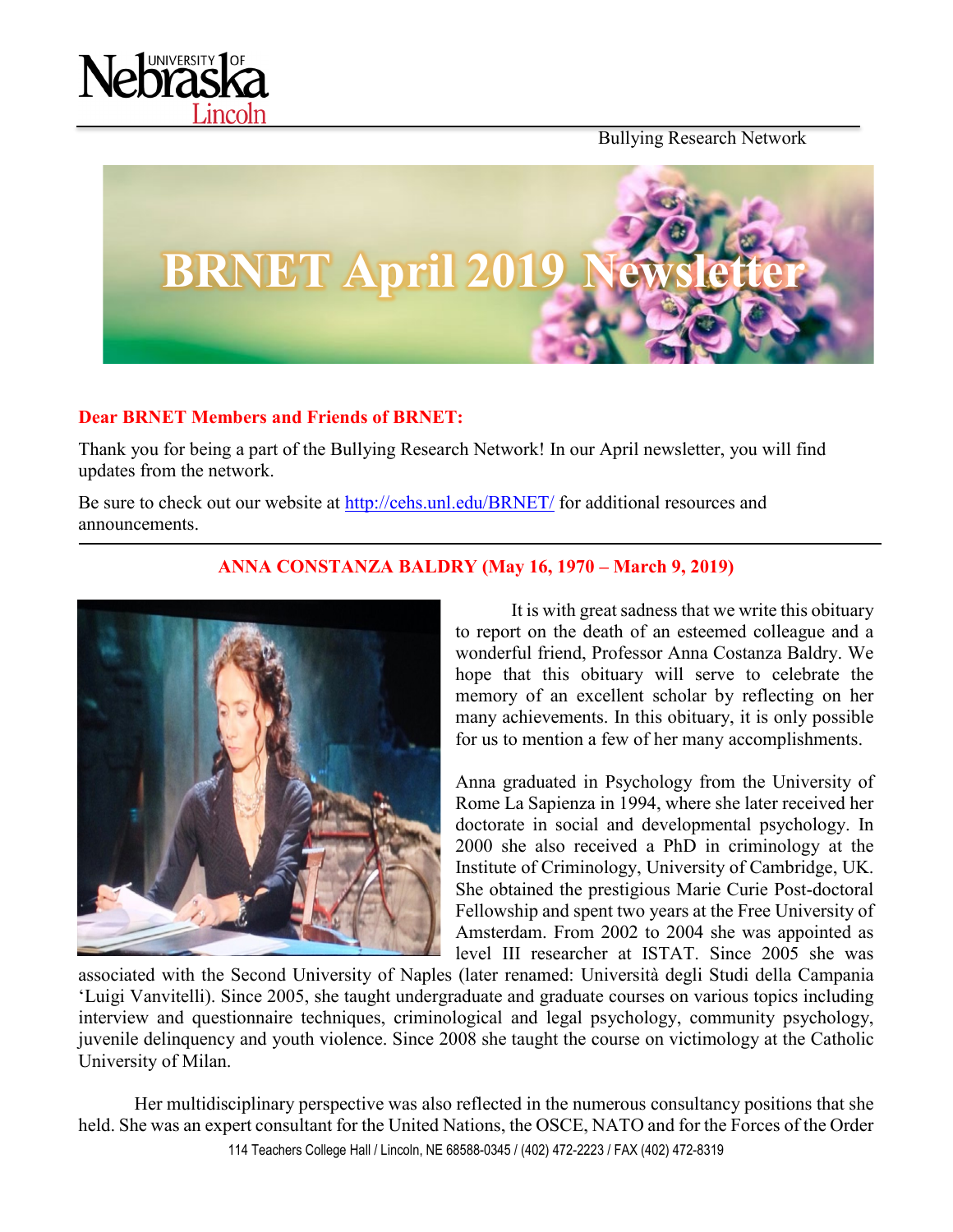and the Judicial Authority in matters of violence against women and children. For these activities and her constant dedication to the topic of violence against women, Anna was awarded an OMRI, the Official of the Republican Order for Merit. It is worth mentioning that very recently her work on children who have lost their mother at the hands of their father was presented in the Italian parliament and had influenced government policy.

Despite her numerous academic achievements, Anna was an incredibly modest person. She was always very congenial and humble, and she helped to advance the careers of many young scholars in Italy and internationally. Anna educated numerous cohorts of students during her university career. Her long experience in dealing with students from diverse areas, cultures and levels of interest and involvement was only made possible thanks to her excellent communication skills. She was an engaging presenter and such a fun person to be with; there was not a dingle dull moment with Anna! Her wonderful smile and positive outlook in life was truly contagious. She was full of energy and this could explain the numerous projects she completed (including several European networks on bullying, intimate partner violence, and femicide) and all the prestigious publications linked to these projects.

Her research helped to advance knowledge on important topics such as bullying, cyberbullying, gender-based violence and victimization. She was one of the leading scholars in these fields of research. She led several international projects on cyberbullying that produced dozens of publications, with crosscultural comparisons and with research outputs that influenced policy, practice and intervention research across many countries. One of her most prominent research projects focused on violence against women and their children, who Anna identified as 'special orphans' since their mothers were killed by their fathers. She raised attention regarding this topic and promoted laws that now protect such vulnerable children. She also used the SARA protocol for assessing risk for spousal assault within the Italian framework. Her legacy will persist, and her achievements will help protect vulnerable individuals for years to come.

She maintained a positive attitude in life until the very end, even when dealing with her long-term illness. Anna was a fighter and she carried through her day to day university duties until the very end with dignity and courage. We will miss her greatly.

David P. Farrington (Cambridge University), Izabela Zych (University of Cordoba), Vicente J. Llorent (University of Cordoba), and Maria M. Ttofi (University of Cambridge)

### **Featured Spotlight—Dr. Eveline Gutzwiller-Helfenfinger**

**Eveline Gutzwiller-Helfenfinger (Ph.D.)** is currently a Visiting Professor at the Interdisciplinary Center for Integration and Migration Research at the University of Duisburg-Essen (Germany). She is also a Senior Researcher at the Department of Education at the University of Fribourg (Switzerland). She holds a doctoral degree in Developmental Psychology from the University of Berne (Switzerland) and won the Lazarus Dissertation Award for her study *Assessing Social Perspective-Taking in Adolescence: The Written Interpersonal Understanding Interview*. After her dissertation, Dr. Gutzwiller-Helfenfinger worked at the Institute of Developmental Psychology at the University of Berne, as assistant of Prof. Dr. Françoise Alsaker's (now emerita) and joined her research project "Pathways to Victimization". She collaborated in several of Prof. Alsaker's research projects on bullying. She was also a project partner in several of Prof. Dr. Sonja Perren's bullying studies, like for example the netTEEN study. In 2005, Dr. Gutzwiller-Helfenfinger took a position as Researcher and Lecturer at the University of Teacher Education Lucerne, where she became a Professor of Educational and Social Sciences in 2009. She was a Visiting Professor at the University of British Columbia (Prof. Dr. Shelley Hymel, Department of Educational and Counselling Psychology and Special Education) in 2009 and 2013 and at the Università degli Studi di Firenze (Italy) (Prof. Dr. Ersilia Menesini, Education and Psychology Department) in 2018.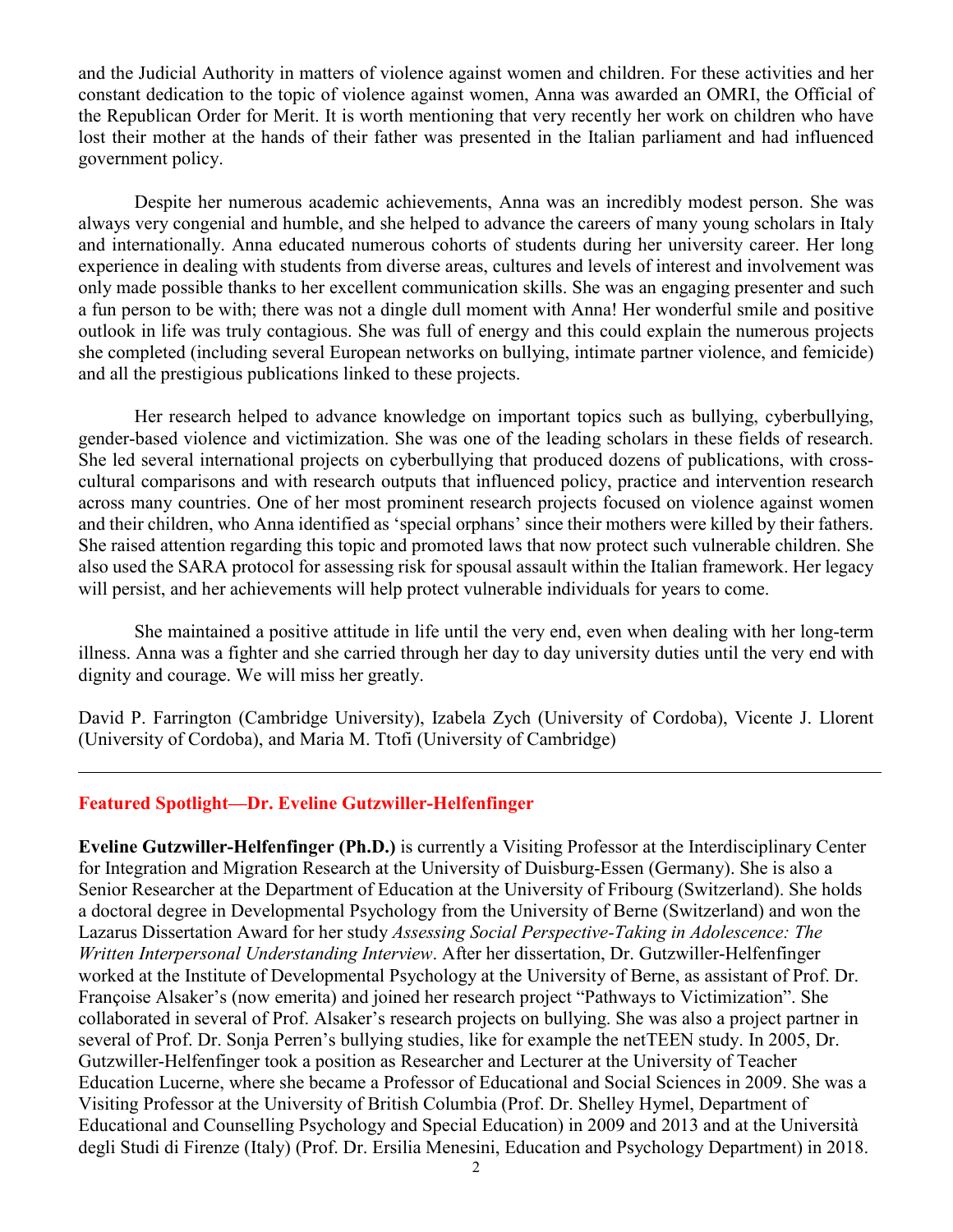The overarching area of Dr. Gutzwiller-Helfenfinger's research and teaching refers to socio-moral development across the lifespan. Specific foci include moral development and aggression; teacher professional development; school bullying and its moral dimensions; prevention and early intervention of school bullying in the context of teacher education, teacher further education, and school development; teacher professional ethos; and the ingetration of these areas, in addressing the conditions and determinants of social, emotional, and moral learning and development in view of teachers' professional development. Recently, she started to investigate the relationship between school bullying and diversity based on migration, ethnicity, nationality, and language. In April 2019 she became a Member of the Management Committee in the COST Action "Transnational Collaboration on Bullying, Migration and Integration at School Level" (CA18115; Action Chair: Dr. James O'Higgins Norman; https://www.cost.eu/actions/CA18115/) and is now the Leader of Work Group 3 *School Bullying, Tolerance & Integration*.

Dr. Gutzwiller-Helfenfinger's work links theoretical and empirical approaches from different, sometimes related areas and perspectives, like for example the Happy Victimizer Paradigm; moral disengagement and socio-cognitive theory; the lifespan view of development; Children's Rights; civic and citizenship education; nonkilling; or teachers' reflective practice, to study the phenomenon of human socio-moral functioning more holistically and develop new ways to stimulate socio-moral growth. She is currently developing a theoretical framework that links bystander behaviour in bullying to a specific facet of moral functioning, namely children's and adolescents' constructions of passive moral temptation situations.

Dr. Gutzwiller-Helfenfinger offers courses and workshops on bullying prevention and early intervention for teachers, school staff, schools, school psychologists, and paediatricians in Switzerland, Germany, and Liechtenstein. In 2017 she became a collaboration partner of "Liechtenstein Child Protection" (*Kinderschutz Liechtenstein*; *https://kinderschutz.li/*) and has been conducting workshops for teachers at several Liechtenstein primary and secondary schools.

### **Selected Publications**

- Narvaez, D., Woodbury, R., Gleason, T., Kurth, A., Cheng, A., Wang, L., Deng, L., Gutzwiller-Helfenfinger, E., Christen, M., & Naepflin, C. (2019). Evolved Nest Provision: Moral socialization, social maladaptation and social thriving in three countries. *Sage Open,* 9(2). https://doi.org/10.1177/2158244019840123
- Ziemes, J. & Gutzwiller-Helfenfinger, E. (in press). Children's rights and educational psychology. *European Psychologist*.
- Gutzwiller-Helfenfinger, E. (2015). Moral disengagement and aggression. Comments on the Special Issue. *Merrill Palmer Quarterly, 61*(1), 192-211.
- Gasser, L., Gutzwiller-Helfenfinger, E., Latzko, B., & Malti, T. (2013). Do moral emotion attributions motivate moral action? A selective review of the literature. In K. Heinrichs, T. Lovat, & F. Oser (Eds.), *Handbook of Moral Motivation. Theories, Models, Applications* (pp. 307-322). Rotterdam: Sense Publishers.
- Gasser, L., Malti, T., & Gutzwiller-Helfenfinger, E. (2012). Aggressive and nonaggressive children's moral judgments and moral emotion attributions in situations involving retaliation and unprovoked aggression. *The Journal of Genetic Psychology, 173*(4), 417-439.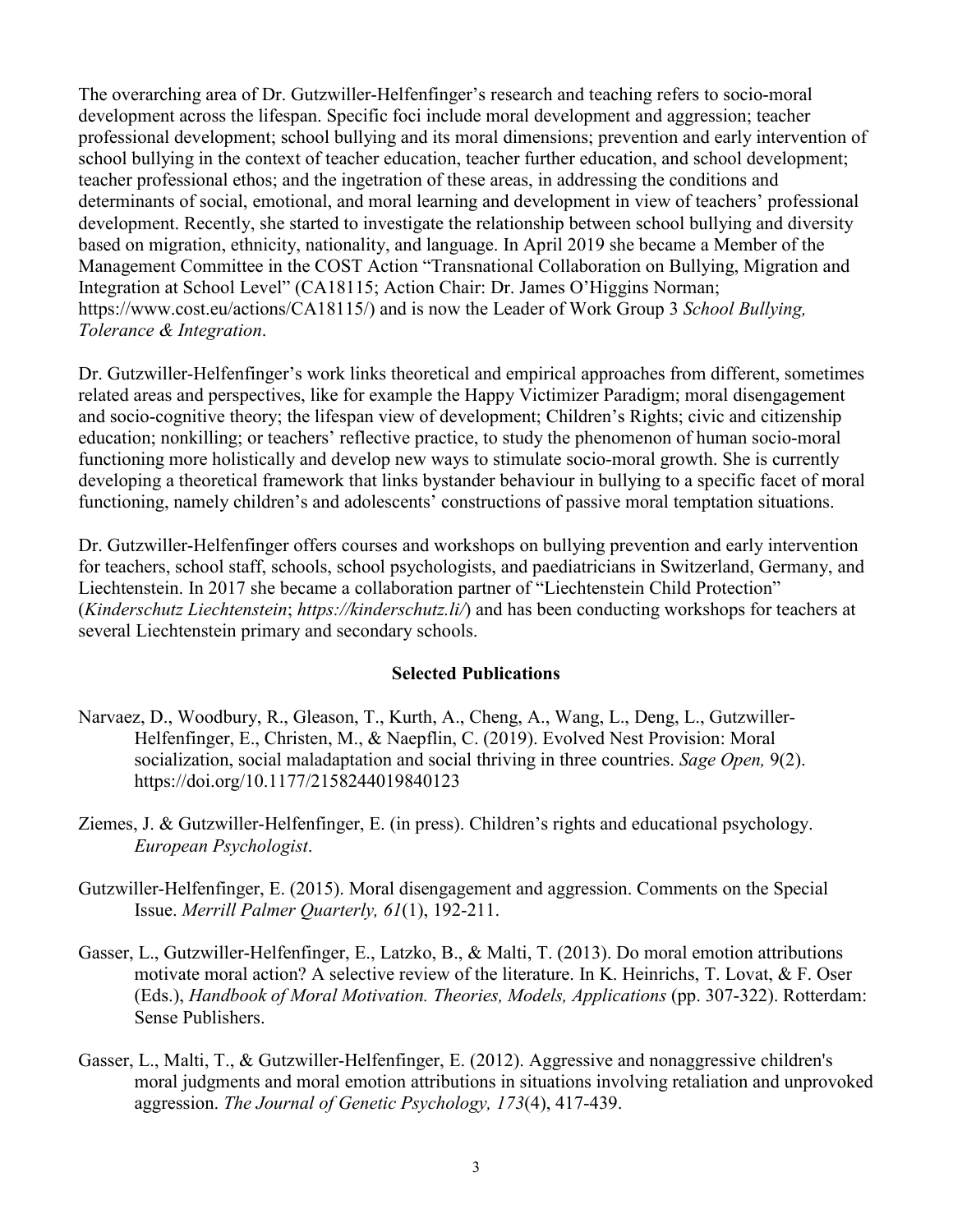- Perren, S. & Gutzwiller-Helfenfinger, E. (2012). Cyberbullying and traditional bullying in adolescence: Differential roles of moral disengagement, moral emotions, and moral values*. European Journal of Developmental Psychology, 9*(2), 195-209.
- Perren, S., Gutzwiller-Helfenfinger, E., Malti, T., & Hymel, S. (2011). Moral reasoning and emotion attributions of adolescent bullies, victims, and bully-victims. *British Journal of Developmental Psychology, 30*, 511-530.
- Malti, T., Gasser, L., & Gutzwiller-Helfenfinger, E. (2010). Children's interpretive understanding, moral judgment, and emotion attributions: relations to social behaviour. *British Journal of Developmental Psychology, 28*(2), 275-292.
- Alsaker, F., & Gutzwiller-Helfenfinger, E. (2009). Social behavior and peer relationships of victims, bully-victims, and bullies in kindergarten. In S. R. Jimerson, S. M. Swearer, & D. L. Espelage (Eds.), *The Handbook of Bullying in Schools: An International Perspective* (pp. 87-100). New York: Routledge.

## **FEEDBACK REQUEST:**

The Colorado Department of Education was asked by the Colorado Legislature to develop a model bullying prevention and education policy to serve as guidance for school districts across the state. The policy won't be mandated for adoption since Colorado has a local control law, but it will hopefully be something that provides districts with good direction. CDE has worked with several statewide education organizations over the past several months to develop a policy that balances best practices and real world considerations (e.g., potential liability and lawsuits, burden on schools). The draft of the policy is up on the CDE website for a public comment period through April 12. **Please consider providing feedback by April 12, 2019: [https://www.cde.state.co.us/mtss/model\\_bullying\\_prevention\\_policy](https://urldefense.proofpoint.com/v2/url?u=https-3A__www.cde.state.co.us_mtss_model-5Fbullying-5Fprevention-5Fpolicy&d=DwMGaQ&c=Cu5g146wZdoqVuKpTNsYHeFX_rg6kWhlkLF8Eft-wwo&r=cXoPjE5bhAYAw7UpUbU1OVNKQBjHq0uZTOrbgqFBDIg&m=dKLpzgXpOd1eqAfE67PHqOaxAxYf6fyI33i8rhU3WaU&s=FBIYw_ByknYJ5-w59iUYW8U3iKHiEcAL5JbAW-qXWXM&e=)**.

### **BRNET New Members!**

BRNET has a current total of 210 members! Welcome to the BRNET, **Dr. Cho**!

## **New Friends of BRNET!**

BRNET has a current total of 70 'Friends!' Welcome, **Catherine Jones**!

Please send recommendations for potential BRNET members (i.e., faculty, researchers, and clinicians who are conducting research on bullying or related topics) to Drs. Shelley Hymel, Susan Swearer, or to [bullyresearchnet@gmail.com.](mailto:bullyresearchnet@gmail.com)

*If you have recently joined BRNET and have not yet provided your information, please send the following to [bullyresearchnet@gmail.com.](mailto:bullyresearchnet@gmail.com)*

- 1) contact information that can be posted on the website;
- 2) a brief biography of you and your work;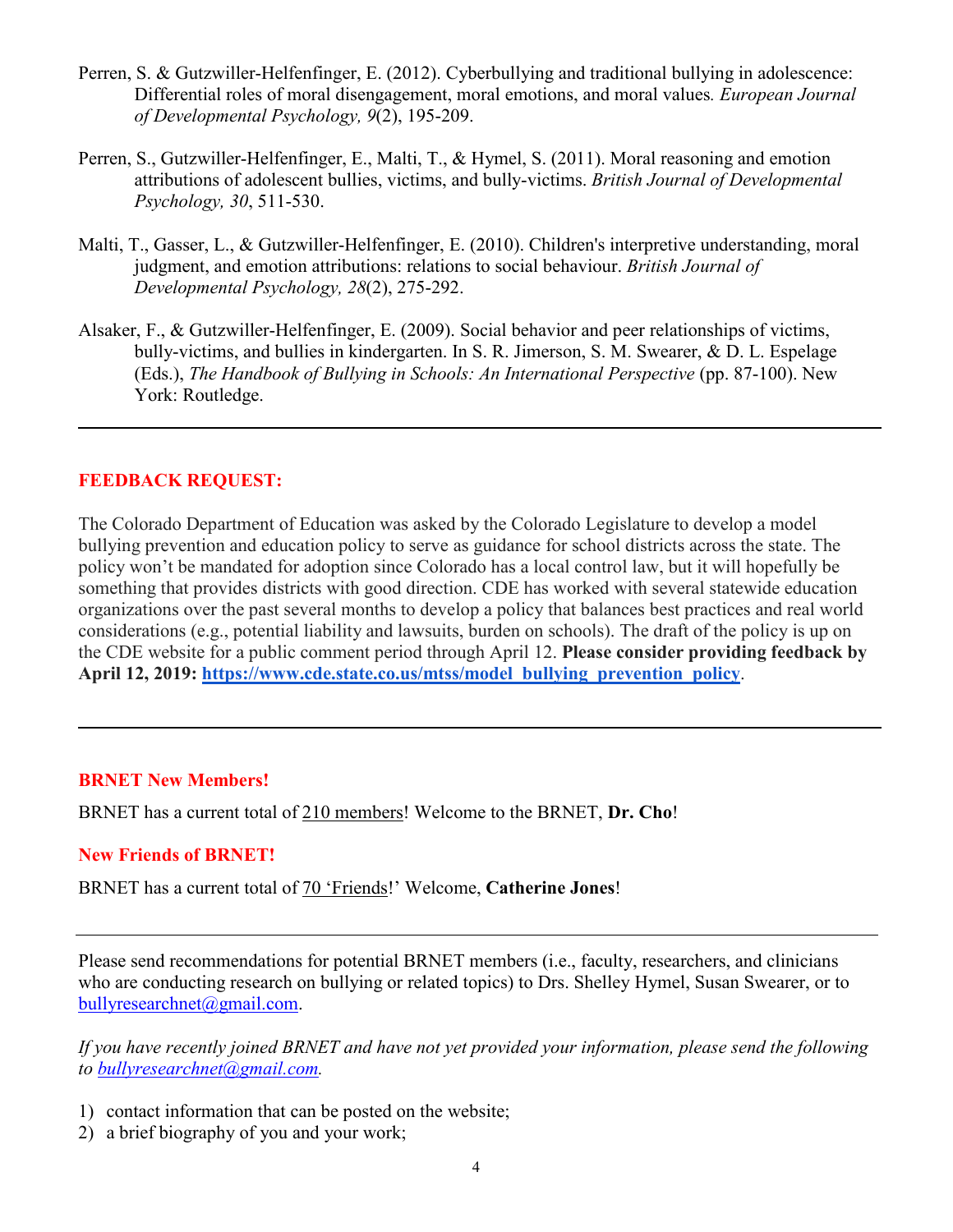- 3) a list of current/ongoing projects in this area;
- 4) an annotated bibliography of your work in this area (i.e., full reference plus a few sentences about the work), and;
- 5) relevant web-based links you would like to share.

#### **Friends of BRNET**

Friends of BRNET is a group of graduate students, administrators, parents, and individuals who are interested in learning more about the Bullying Research Network. Friends of BRNET receive our monthly e-newsletter. If you are interested in becoming a Friend of BRNET or want to refer someone to Friends of BRNET, please email Alia Noetzel, the BRNET Coordinator, at [bullyresearchnet@gmail.com](mailto:bullyresearchnet@gmail.com) with the following information: name, title, address, and email address.

#### **BRNET Member Grant/Funding Announcements**

Receipt of funding facilitates the BRNET mission to conduct interdisciplinary research related to bullying and aggression, with particular attention being paid to the link between basic and applied research. Thus, the BRNET directors are excited to offer members a new opportunity to share grants (and other sources of funding) they have received for their research projects.

Funding varies across countries and is not limited to federal grants. If you are interested in sharing your grants or funding with other BRNET members, please send an abstract of the research funding along with the funding source to bully research net  $\omega$  gmail.com and we will post the information on our website.

## **BRNET MEMBER ANNOUNCEMENTS**

### **(1) Job Opportunity—Post-doctoral position at Linköping University**

Linköping University in Sweden advertises a postdoc position at Dr. Thornberg's school bullying research lab at the Department of Behavioral Sciences and Learning. The actual Postdoc position is focused on bullying among children and adolescents. At the department, there is a research group on school bullying that uses theories and research methods from various disciplines and traditions, including developmental psychology, educational psychology, social psychology, sociology and social anthropology. The research group is involved in national and international networks and collaborations. The postdoctoral researcher is expected to conduct research in collaboration with researchers within the research group at the department. The position requires a doctorate degree. The postdoc is in Education. However, in Sweden, Education is a multidisciplinary field, which means that the applicants can have a doctorate degree in various disciplines such as Education, Psychology, Sociology, Social Work etc. The doctorate shall have been obtained no longer than three years before the expiration date of the application. Scientific merits, publications in international peer-review journals in particular, that are relevant to the research field of bullying among children and adolescents or adjacent research fields about children's and adolescent's social development, social relationships, peer victimization, violence, aggression, or peer groups will be particularly taken into account when recruiting. Experiences of participation in national and international research projects/collaborations is desirable. The application must be received at latest 13th of June 2019 (Swedish time).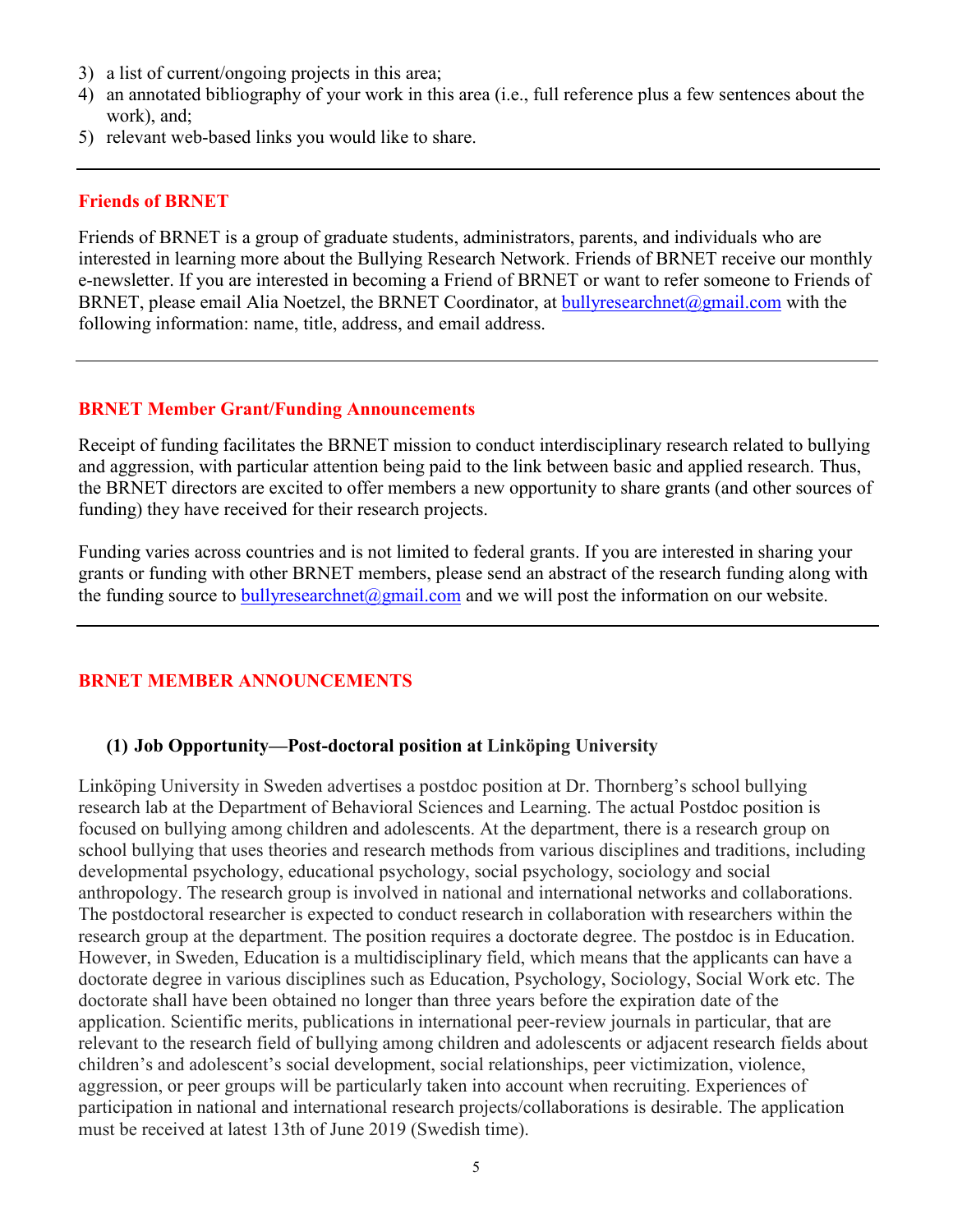For more information, see: [https://liu.se/en/work-at](https://liu.se/en/work-at-liu/vacancies?rmpage=job&rmjob=10832&rmlang=UK)[liu/vacancies?rmpage=job&rmjob=10832&rmlang=UK](https://liu.se/en/work-at-liu/vacancies?rmpage=job&rmjob=10832&rmlang=UK)

# **(2) Papers of interest from Dr. Tanrikulu**

Recent publications authored by BRNET member, Dr. Tanrikulu, examining (SOMETHING) may be of interest. You can find the PDFs attached to this email. The article citations are as follows:

- Tanrikulu, I., & Erdur-Baker, Ö. (2019). Motives behind cyberbullying perpetration: a test of uses and gratifications theory. *Journal of interpersonal violence*, 0886260518819882.
- Tanrikulu, I. (2019). How do school children learn cyberbullying perpetration? *Journal of theoretical educational science, 12*(1), 16-27.
- Tanrikulu, I. (2018). Cyberbullying prevention and intervention programs in schools: A systematic review. *School psychology international*, *39*(1), 74-91.
- Tanrikulu, I. (2018). Teacher reports on early childhood bullying: how often, who, what, when and where. *Early Child Development and Care*, 1-13.

## **(3) Paper of interest from Drs. Zych, Ttofi, & Farrington and colleagues**

A recent publication authored by multiple BRNET members examining stability and transitions among bullying roles may be of interest. You can find the PDF attached to this email. The article citation is as follows:

Zych, I., Ttofi, M. M., Llorent, V. J., Farrington, D. P., Ribeaud, D., & Eisner, M. P. (2018). A longitudinal study on stability and transitions among bullying roles. *Child development*, doi: [10.1111/cdev.13195.](https://doi.org/10.1111/cdev.13195)

## **(4) Job Opportunity—Senior Researcher and/or Post-Doctoral Researcher at the University of Turku**

The University of Turku is a world-class multidisciplinary research university which offers interesting challenges and a unique vantage point to national and international research and education. The University's INVEST -Research Flagship Center [\(http://invest.utu.fi/\)](http://invest.utu.fi/) is seeking 1-2 post-doctoral researchers for fixed-term position for the period of May 1, 2019 – July 31, 2021 and/or 1-2 senior researchers for the period of May 1, 2019 – December 31, 2022. The positions are located in the Department of Psychology and Speech-Language Pathology, in the research group led by Professor Christina Salmivalli. The focus of our research is on evaluating evidence-based preventive interventions to enhance the well-being of children and youth, investigating the uptake and implementation of such interventions, and doing basic developmental research that has potential to lead to the development of new interventions. An important focal research area has for a long time been school bullying. The preventive interventions we have worked with include *KiVa® antibullying program, OpintokamuTM* program to enhance well-being of secondary education students, and more recently, *Tita* online mindfulness course.

Please refer to attached PDF for more information.